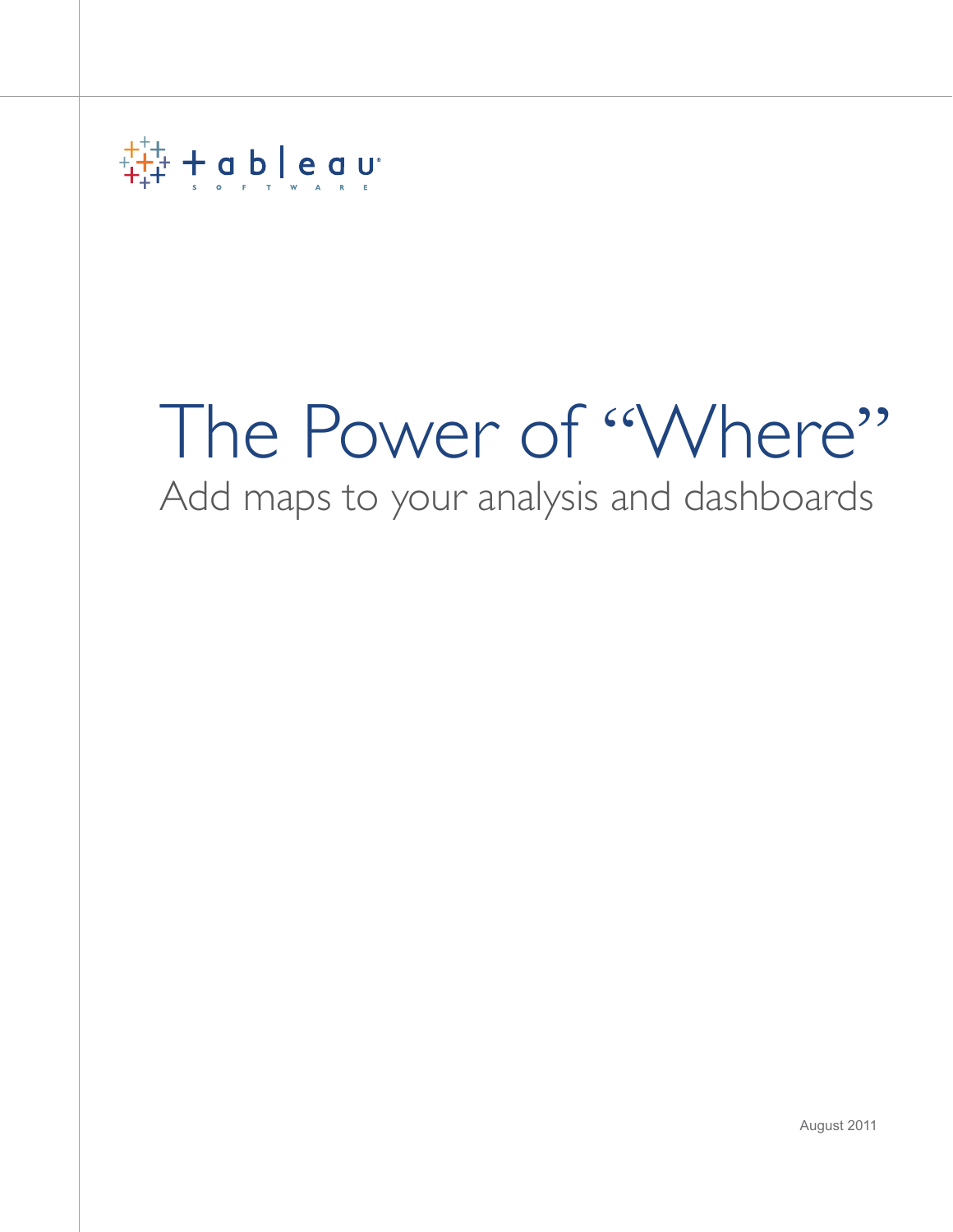Location, location, location. It's a refrain no longer reserved for where to buy a house. The proliferation of devices that provide your whereabouts with precision (and that of any coffee shop, restaurant or cinemas in your vicinity) has transformed our expectation of answering the question "where" in our personal lives.

But can you answer the question "where" when it comes to insight about your organization's decisions too?

#### Why maps matter

Mapping lets you see the implications of your data in ways not detectable on a standard spreadsheet, linear graph or pie chart. Since we are all familiar with maps, using maps in visualization immediately orients your audience to the data. Maps provide context that leads to better ways to prioritize, plan and execute your objectives.

Does one product category outshine another in a specific territory? What about inventory level differences in the North versus the South? Is California experiencing higher levels of flu than Massachusettes and are vaccines being distributed appropriately? Are student test scores varying significantly in different provinces? Within provinces? By city?

Answering questions like these becomes fundamentally easier and more accurate when you see your data on a map. Incorporating these maps into dashboards is where value skyrockets. One of the most powerful visual techniques is to relate different views of information. So when you combine your maps with time trends and other charts on a dashboard, the result is a much richer understanding of your information.

Incorporating maps into your day-to-day analysis, reports and dashboards requires the following capabilities:

- **Create maps fast.** Insist on making maps as quickly as you create a bar chart.
- **• Add relevant data for depth.** Overlay related

data and demographic details for robust analysis.

- **Drill into maps for answers.** Real-time exploration reveals answers to detailed questions.
- **Customize with ease.** Add specialized maps when that meets your needs.

#### Create maps fast

Putting your data on a map should be as straightforward as creating any other chart.



#### **Figure 1: Innovation in America**

*Mapping your data provides dramatic insight into patterns not easily interpreted in spreadsheets or bar charts. This dashboard gives you the power to [filter](http://www.tableausoftware.com/public/search/node/innovation%20america)  [quickly](http://www.tableausoftware.com/public/search/node/innovation%20america) to see information by year or look into academic performance in a specific city.*

You rely on lines to show you trends over time, right? It's reasonable to expect your analysis application to use geographical information just as easily.

Country names, state abbreviations and zip codes are examples of geographical data that should be leveraged to the hilt. So whether your data commands a world map, provinces in France or all the zip codes in New York, ensure you are using this information in maps rendered with the same ease as making a bar or pie chart.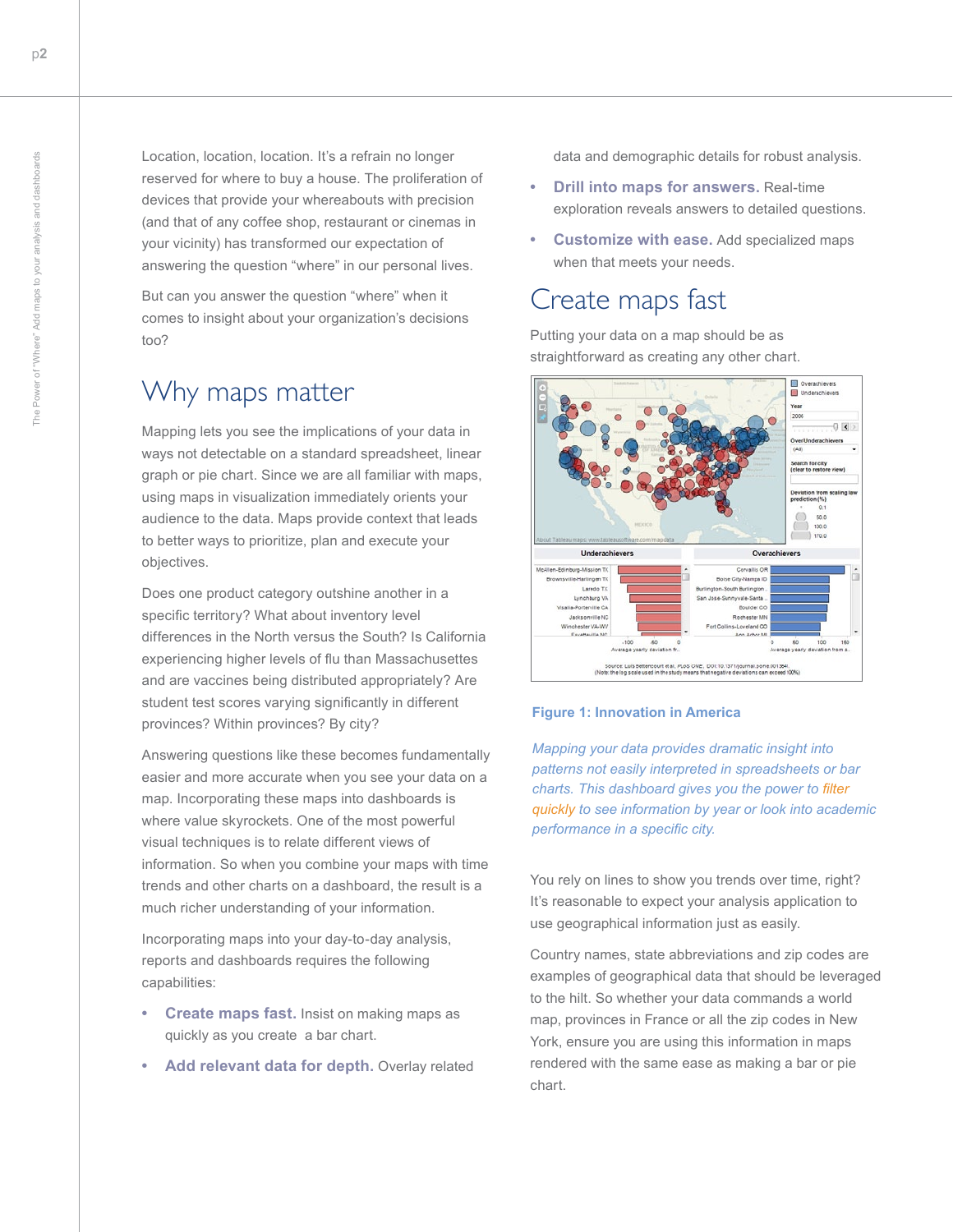## Add relevant data for depth

Don't settle for single dimension maps. Layer other data with your maps to help you quickly answer "where" and "what" so you can move on to "who," "when," and "how." Combine maps with pie charts, for example, to reflect percentage analysis across regions. Reflect relative volume of sales with larger and smaller circles. Use color spectrums to reflect strong and weak profitability.





*Call centers highlight one industry where maximum efficiency while retaining high customer satisfaction define success. [This map](http://www.tableausoftware.com/solutions/mapping) quickly reveals critical issues in Europe that demand immediate attention.* 

Augmenting your own data with demographic data – things like population and income levels – adds another level to your maps that reveal relationships and trends that could otherwise go undetected. You might find, for example, that you have higher sales rates in densely populated, high income neighborhoods. While that might not surprise you, the combination may reveal unexpected pockets of sparsely populated mid-income households where sales are growing exponentially. How can you tap these opportunities?

#### Drill into maps for answers

Once created, investigating areas of interest on your maps lets you move from macro to micro views to explore your data with just a click. Zoom to look at the nuances of a neighborhood of a city. Select a few states to understand trends in a region. Add United States Census data to add a richer dimension to factors that could impact your success.





**Figure 3: Crime in Washington D.C.**

*Allow viewers to drill down into maps that maintain relevant levels of detail, such as names, streets and borders to orient the viewer. This [map](http://www.tableausoftware.com/public/gallery/crimespotting) illuminating crime in Washington D.C. during December 2009 shows the specifics of robbery activity the Sixth district.*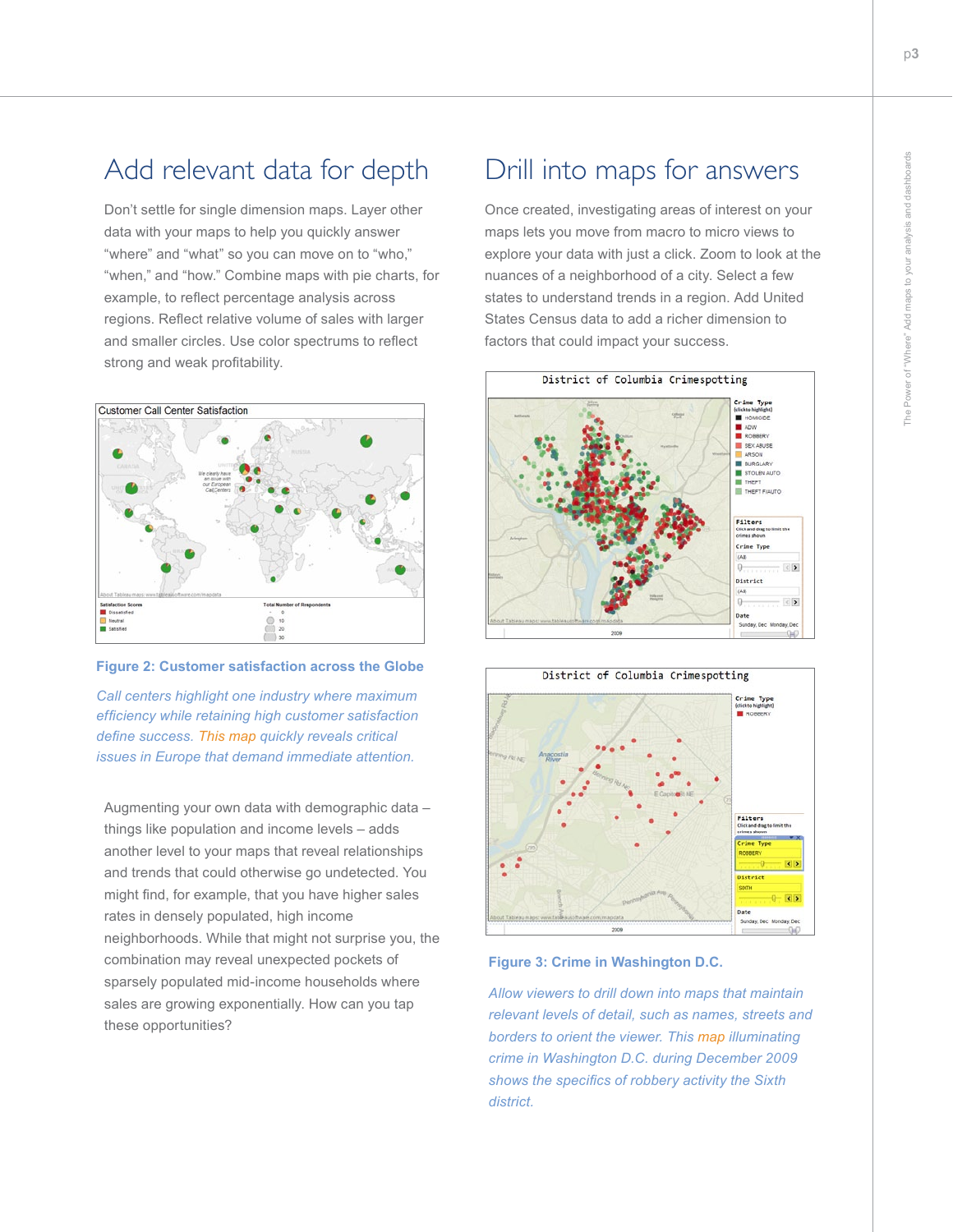**"** We use the mapping feature in Tableau a lot because, as a cable company, our regional differences are very important. Using traditional tools like Excel, it's difficult to get a sense of what the geographic data means without actually seeing it.

When you see the data on the map, you can actually see what it means and what the different regions are."

– Giedre Aleknonyte, Kabel Deutschland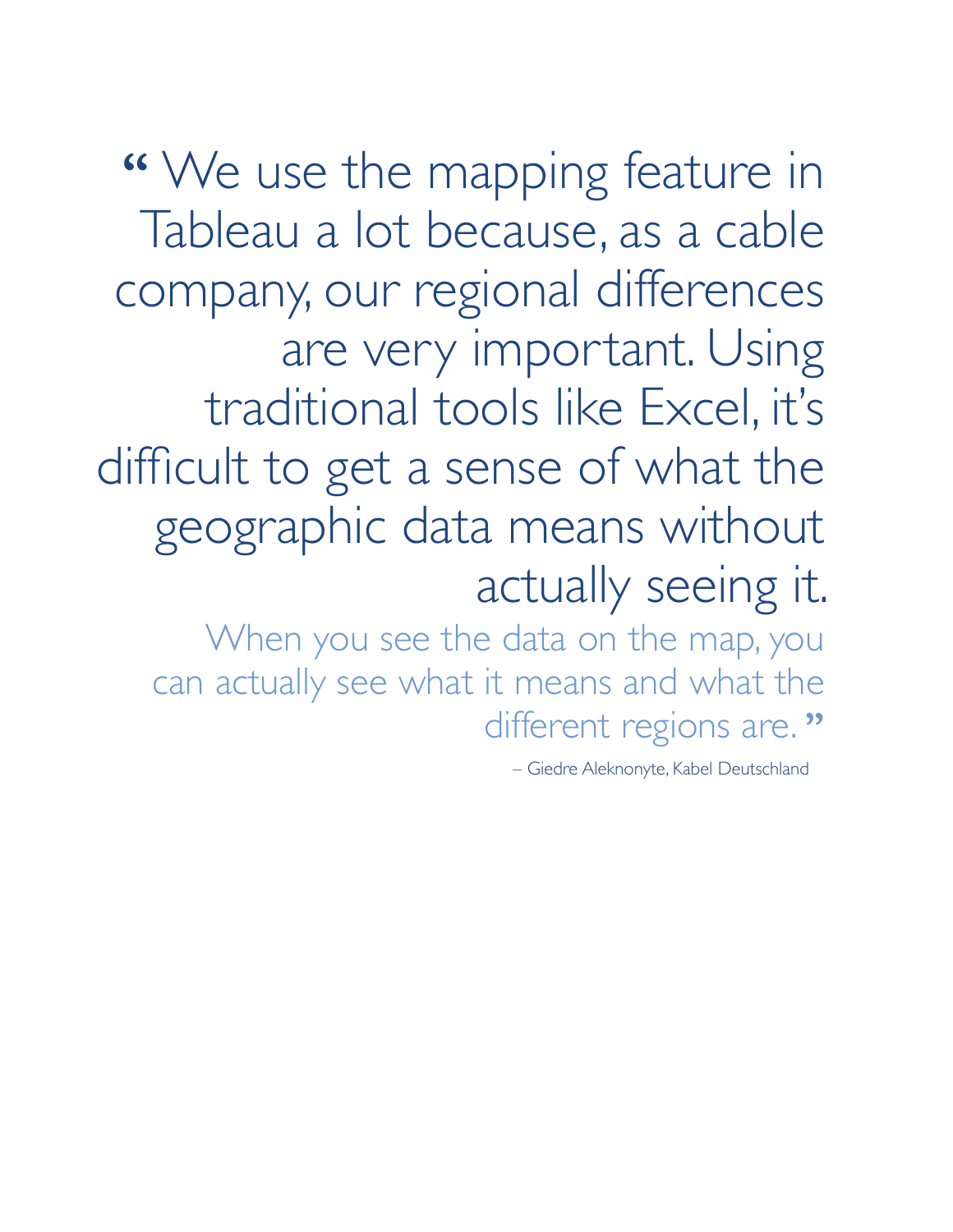Because maps reveal trends and outliers that cannot be easily detected from other forms of visual analysis, combining them with other standard dashboard charts and graphs, incorporate them into your dashboards. There, they create a powerful driver for faster, better insight than ever before. Maps can even be used to filter other charts in the dashboard, quickly suggesting paths not previously considered that accelerate your ability to make informed decisions.

#### Customize with ease

Distribution center networks and sales territories are examples of situations that command custom maps. Ensure you can add custom geocoding with your own latitude and longitude data with the same ease as creating a standard map. Creating maps that matter the most to your business or department will equip you to reflect on your opportunities in ways a pivot table or spreadsheet can never achieve.



#### **Figure 4. Optimize logistics routes**

*Optimal routing from a distribution center for a logistics company in Detroit, Michigan reflects factors that impact daily decisions. Since weather is a critical input to any routing decision, [this dashboard](http://www.tableausoftware.com/solutions/supply-chain) includes a live update from a weather WMS server that lets dispatchers evaluate both distance and potential weather issues when determining a route.*

Custom weather maps or other specialized maps on a web map service (WMS) server are sometimes exactly what you need to make your data pop. Integrating these with other analysis should not be a painful process managed in multiple applications requiring varied expertise to implement. Adding these maps should be as easy as adding any other type of map.

## Tableau puts your data on the map

Mapping data is one of the many ways Tableau Software helps people see their information in relevant, insightful ways to make better decisions. Tableau's next-generation business intelligence solution provides fast, easy analysis that let individuals put their data to work. In addition to dozens of built-in mapping features, Tableau supports custom geocoding and your own WMS server when these offer a better solution for you. In addition to exploring the maps here, you can interact with more maps at *[www.tableausoftware.com/solutions/](http://www.tableausoftware.com/solutions/mapping) [mapping](http://www.tableausoftware.com/solutions/mapping)*.

With Tableau's extensive library of free training videos, you can be making incredible maps with your data in a couple of hours. Start unlocking the potential of mapping your data. *[Download the full-featured trial of](http://www.tableausoftware.com/products/desktop/try)  [Tableau Desktop](http://www.tableausoftware.com/products/desktop/try)*, connect to one of your favorite data sets (or use a sample that is provided), and start experiencing the impact of Tableau.